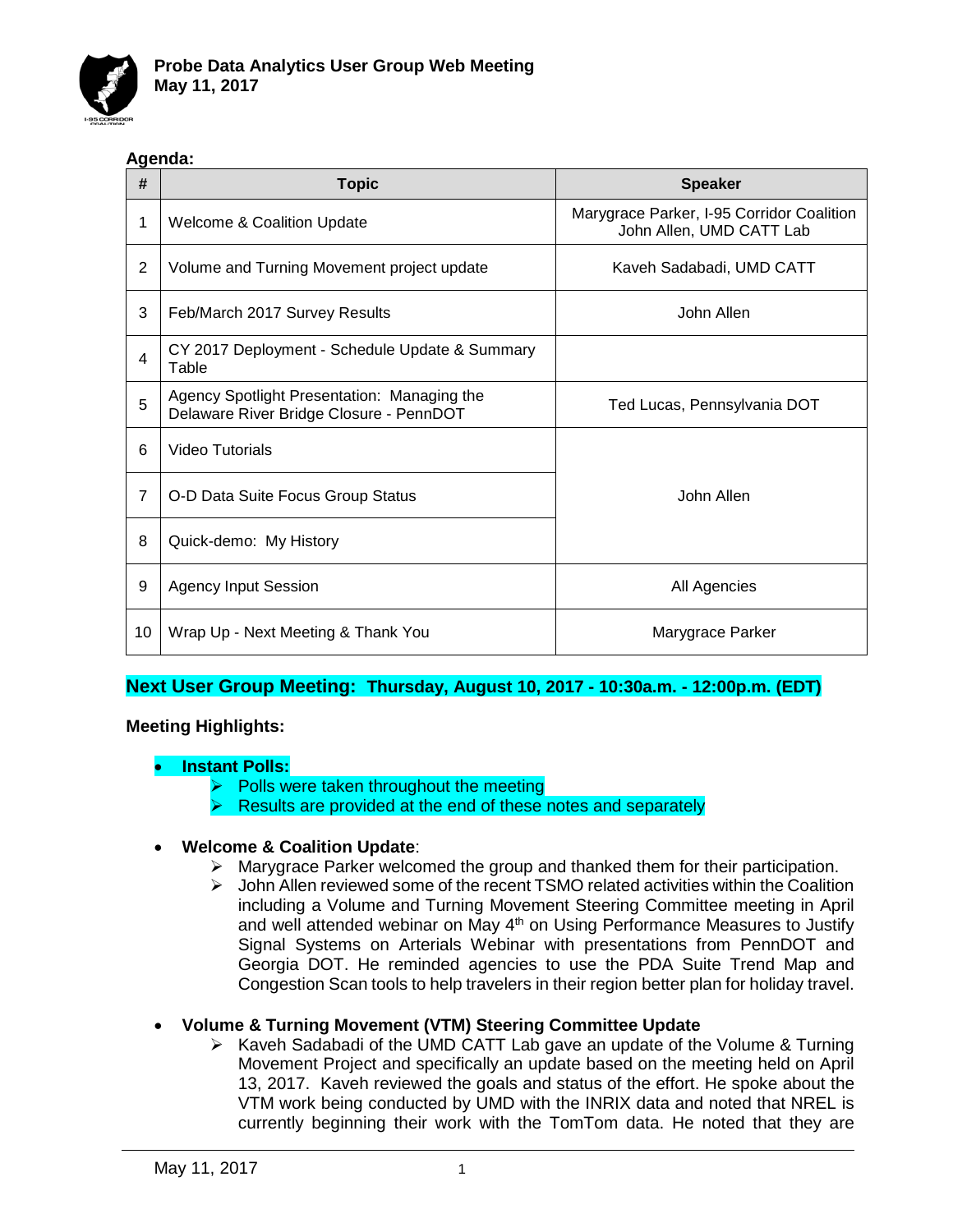

planning to use the FHWA's TMAS for calibration. Kaveh described how UMD is using the INRIX trace data as an input to their model to develop volumes. Next Steps for this project include testing time granularities, grouping ATR locations based on factors such as proximity, highway type and geometry to calibrate groupspecific models and identifying two additional regions to analyze.

## • **RITIS User Group Reminder**

 $\triangleright$  The next RITIS User Group meeting is scheduled for June 8, 2017 from 10:30AM to 2:00PM. This meeting will be held so that members can participate either inperson or via web. The first part of the meeting (10:30am – Noon) will be held as a regular user group meeting. The in-person portion will be extended (Noon – 2:00pm) to provide hands-on training to participants. Contact John Allen with any questions.

## • **PDA Suite User Group Meeting Follow-up Survey Summary**

- $\triangleright$  The Survey was conducted on-line; available from February through March 2017
- ▶ 43% of respondents attended the last meeting; 100% found the meeting useful and/or informative; 92% said quarterly meetings work for them; 73% would consider making a presentation;
- $\geq$  54% considered themselves an intermediate-skilled user
- $\geq$  25% use the tools on a weekly or by-task basis
- $\triangleright$  The most popular tools are the Congestion Scan and Trend Maps.
- $\triangleright$  Focus areas of importance:
	- o Planning and PMs 100%
	- $O$  TMSO 50%
	- $\circ$  Travel Info 50%
	- o Research 25%
- $\triangleright$  John noted that the way the tools are being used are generally more planningoriented (than operations-oriented)

#### *AN INSTANT POLL was conducted to get a better understanding of the what would help users to become more skilled with the PDA tools (see the results at the end of this document*

#### • **CY 2017 Deployment - Schedule Update & Summary Table**

 $\triangleright$  John reviewed the schedule of the deployments that have taken place noting that all Q1 tasks have been completed except the MAP-21 Final Rule Widgets as the CATT Lab was awaiting release of the Final Rule

# (**POST MEETING NOTES**:

- o MAP-21 has been released as the final rule (effective May 20, 2017), with the exception of the green-house gas measures – follow the link for more details: [https://www.fhwa.dot.gov/tpm/rule.cfm.](https://www.fhwa.dot.gov/tpm/rule.cfm)
- o As of May 22<sup>nd</sup>, the MAP-21 Dashboard widgets were updated to support the measures in the *final* MAP-21 ruling, allowing users to track progress toward the federally-mandated reporting requirements that went into effect on May 20th. (NOTE: As the *draft* measures are no longer applicable, all draft measure widgets were removed from users' dashboards.)
- $\triangleright$  Due to the effort needed for the Flash migration and Hadoop (backend architecture) some of the deliveries have been pushed out. John reviewed the updated Q2 and Q3 schedule.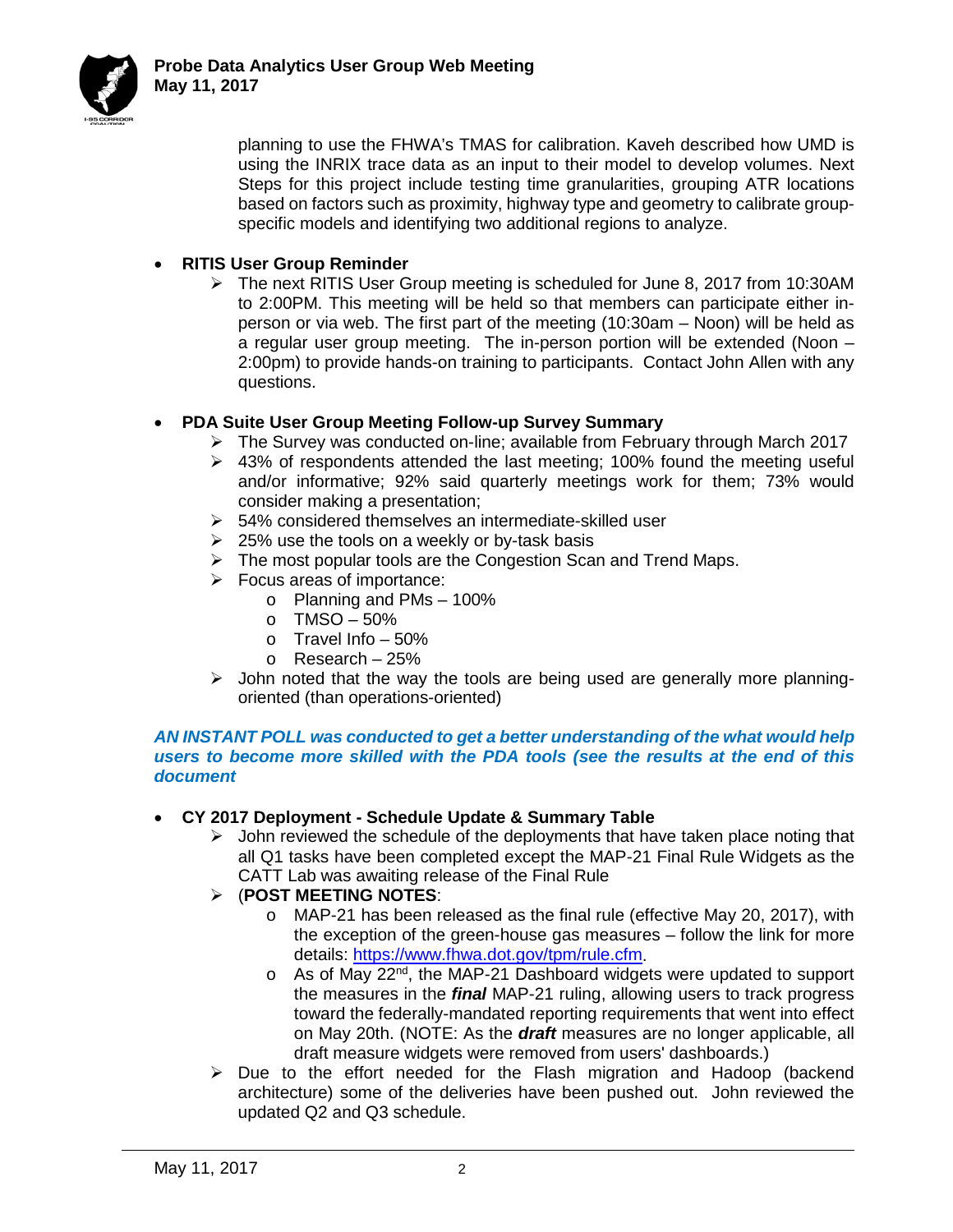



- $\triangleright$  John reviewed the results of the PDA User survey from July 2016 noting that five of the 25 user group ranked improvements are in the pipeline for CY 2017 ( $Q1 -$ Q3).
- ▶ Updated Deploy Table is available [Link to the 2017 Q1 Deploy Summary Table](http://i95coalition.org/wp-content/uploads/2015/02/2017_PDA_Suite_Accomplishments-Q1-FINAL.pdf?652af7)

#### *AN INSTANT POLL was conducted to determine the value of the Deploy Table to the users (see the results at the end of this document)*

- **NPMRDS v2 Status Update**
	- $\triangleright$  New contract was awarded in April 2017, a webinar will be scheduled around July 10<sup>th</sup> to explain the new process. The presentation from the initial webinar held on May  $4<sup>th</sup>$ is available here: [\(https://connectdot.connectsolutions.com/p91g0m3l8u2/\)](https://connectdot.connectsolutions.com/p91g0m3l8u2/)
	- $\triangleright$  The main highlights for the new NPMRDS were noted and include: conflations services, sample size indicator, epochs filled with nulls, inner/outer TMC segments provides, improved data portal, and faster availability.
- **Spotlight Presentation: Using the dashboard for the I-276 Turnpike Closure –** Ted Lucas (PennDOT consultant) gave a comprehensive look on PennDOT's use of the dashboard during the recent Delaware River Bridge Closure**.** 
	- $\triangleright$  The Delaware River Bridge which connects Pennsylvania (Bucks County) with New Jersey (Burlington County) was closed in both directions on January 20<sup>th</sup> due to a fracture steel truss under the bridge decking. This bridge usually serves approximately 42,000 vehicles per day. Eastbound traffic was detoured off at US-1/ Exit 351 (PA Turnpike) and westbound traffic was detoured off Exit 7A/I-95 (NJ Turnpike).
	- PennDOT Regional Traffic Management Center (RTMC) is located in PennDOT's District 6 (King of Prussia office). Staff at the RTMC used the PDA Dashboard (with INRIX Data) to compare historic travel times to the current travel times and monitor for any increases in travel times on detour routes and anticipated alternate routes of travel.
	- $\triangleright$  Travel time was selected as the metric to display as it is quickly understood by most and it is easy to identify trends.
	- $\triangleright$  The RTMC created widgets to display travel times for alternate travel routes. The dashboard was saved every 30 minutes and sent to PennDOT staff/ consultants as well as PA Turnpike staff/ consultants to keep them updated. TMC Operators monitored travel times during peak periods.
	- $\triangleright$  The Dashboard visualizations showed the travel times for these peak periods and TMC operators were alerted if there was an unusually high travel time on a particular route/roadway. In a few cases crashes were identified (based on the increased travel time) on these alternate routes and emergency services were dispatched likely quicker than without this information.
	- $\triangleright$  The benefits of the dashboard to PennDOT is that they were able to confirm Traffic Management Plans, mitigate effects of the PA Turnpike closure, and identify several incidents. They also identified an increase of travel time on PA-413 which prompted them to retime signals on this corridor. Visualizations of the dashboards various peak periods before and during the PA Turnpike were shown.
	- $\triangleright$  The dashboard was beneficial as it provided a clear visualization of the speeds on affected roadways and it was easy for all to understand where delays were located and what roadways were being impacted.
	- The Delaware River Bridge reopened on March 9, 2017.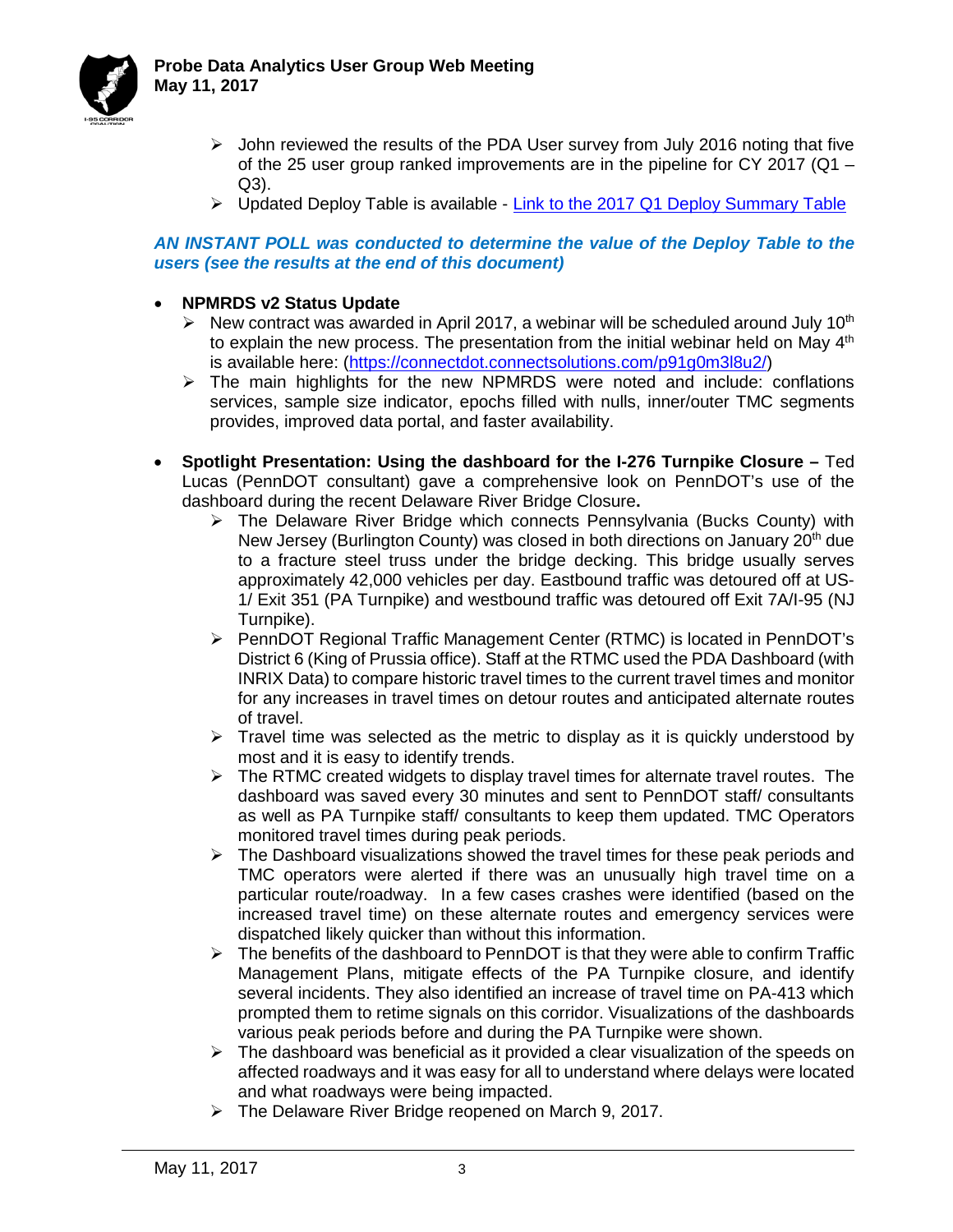

- $\triangleright$  PennDOT has used the Dashboard to monitor major events including the Papal visit and the DNC conference as well as construction work zones.
- $\triangleright$  It was noted that the simplicity of Dashboard information allowed sharing with a variety of non-technical audiences and those who do not regularly use PDA including the PA Secretary of Transportation.
- **Probe Data Analytics Improvements**  John Allen (CATT Lab) provided an update on each of the following:
	- There are several **free video tutorials** available for PDA Suite Tools. To access them, click on the following link - <https://vimeo.com/user55759816/videos>
	- **Basic O-D Data Analytics** (Phase I) \* currently under development and being built from a use case perspective (such as Traffic Impact Studies, Transit Routing, Detour Analysis, Evacuation Planning). The CATT Lab has formed a Focus Group to help refine development and prioritization of additional use-cases and features. This group is comprised of CATT Lab staff and agency members. The first meeting is scheduled for June 16, 2017. The results of the effort will be shared in an upcoming PDA User Group meeting.
	- $\triangleright$  John Allen explained this OD Data will be a separate database from the Probe Data and as such will need to be purchased separately from the vendors. The exact roll-out of the tools will be determined at a later time.
	- $\triangleright$  John reviewed several concepts for the O-D Analytics including input and results pages.
	- $\triangleright$  Kim Samson noted that having O-D tools would really help. John noted that having volume and O-D data in addition to the speed data provides a rich basis for traffic analysis.
	- $\triangleright$  Phase 1 roll out for the O-D Analytics (an O-D table) may be available in the third quarter of 2017. Kim offered pilot projects for the O-D data. John and Kim will discuss this opportunity offline.

## *AN INSTANT POLL was conducted to determine what agencies would most likely use O-D data, if they had it (see the results at the end of this document)*

 A quick demonstration was provided on the **My History tool**. John noted that users can access the tool from the upper right corner of the PDA Suite landing page. "My History" will show all of the reports or queries that the user has done over time or it can be filtered to show history by tool or by favorites. Users can select a particular report to view. When opening a previously run performance summary report in "My History" users are permitted to run additional queries for the report parameters (this function is not applicable for all tools). Reports can be opened in other tools, using the same parameters. Users will only see the history for their account (not all users at their agency).

# • **Agency Input Session**

o Mike Crowley (PennDOT) mentioned the Dashboard tool is invaluable to his agency. He asked if some automation could be provided, specifically the ability to send screenshots and summary reports to a set list of persons (within their agencies and partnering agencies) for their viewing at preset intervals. John Allen noted that the CATT Lab will look into it.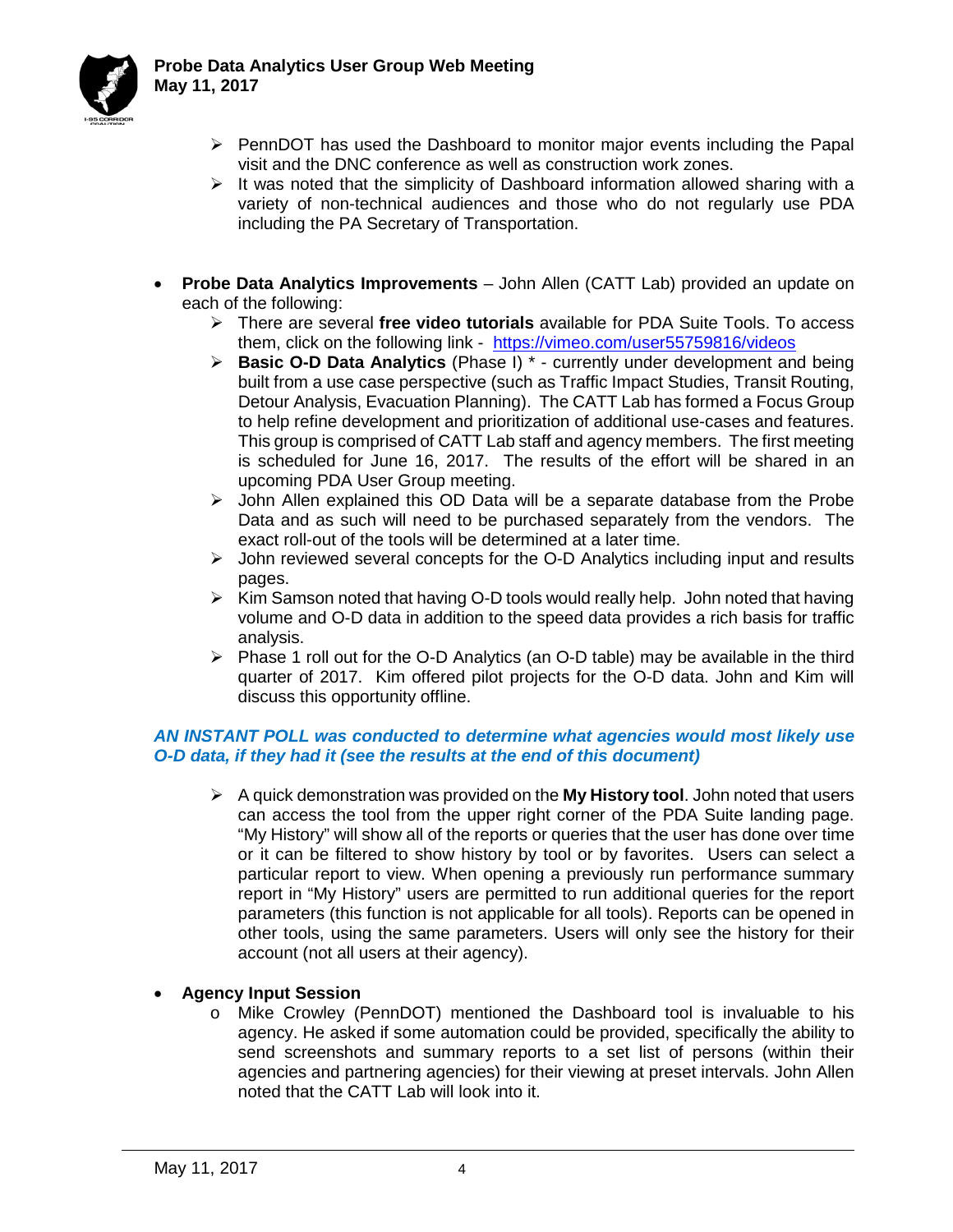

- o Ed Stylc (BMC) is preparing holiday travel visibility in the region and asked the group for any Press release/ advisory ideas? Kim Samson (FDOT/AECOM) noted that Kelly Wells (NCDOT) prepared an advisory and provided a link: <https://tims.ncdot.gov/TIMS/Default.aspx>
- o John Allen asked agencies to send any travel advisory notices they have prepared to him for distribution to the group. John asked that Ed Stylc share with the group his BMC's Travel Tips prior to the Memorial Day Weekend, along with a step-bystep of his process.
- **Wrap Up**  Marygrace Parker thanked the users for participating and noted for the great work being done with the PDA Suite tools. She noted that the next Probe Data Analytics User Group meeting is scheduled for Thursday, August 10, 2017 (10:30am – 12:00pm).

| #              | <b>Action Item</b>                                                                                                                                                                                                                    | Whom                          | <b>Status</b> |
|----------------|---------------------------------------------------------------------------------------------------------------------------------------------------------------------------------------------------------------------------------------|-------------------------------|---------------|
|                | Kim offered pilot projects for the O-D data analytics tools as<br>they become available. John and Kim will discuss this<br>opportunity offline.                                                                                       | John Allen<br>Kim<br>Samson   |               |
| $\overline{2}$ | PennDOT requested automation for the dashboard<br>including the ability to send screenshots and summary<br>reports to a set list of persons (within their agencies and<br>partnering agencies) for their viewing at preset intervals. | John Allen<br><b>CATT Lab</b> |               |
| 3              | Forward any travel advisory notices using the PDA Suite<br>tools they have prepared to John for distribution to the<br>group                                                                                                          | All<br>Agencies               |               |
| 4              | Check with Ed Stylc BMC on Memorial Day Travel Tips                                                                                                                                                                                   | John Allen                    |               |

## **ACTION ITEMS**: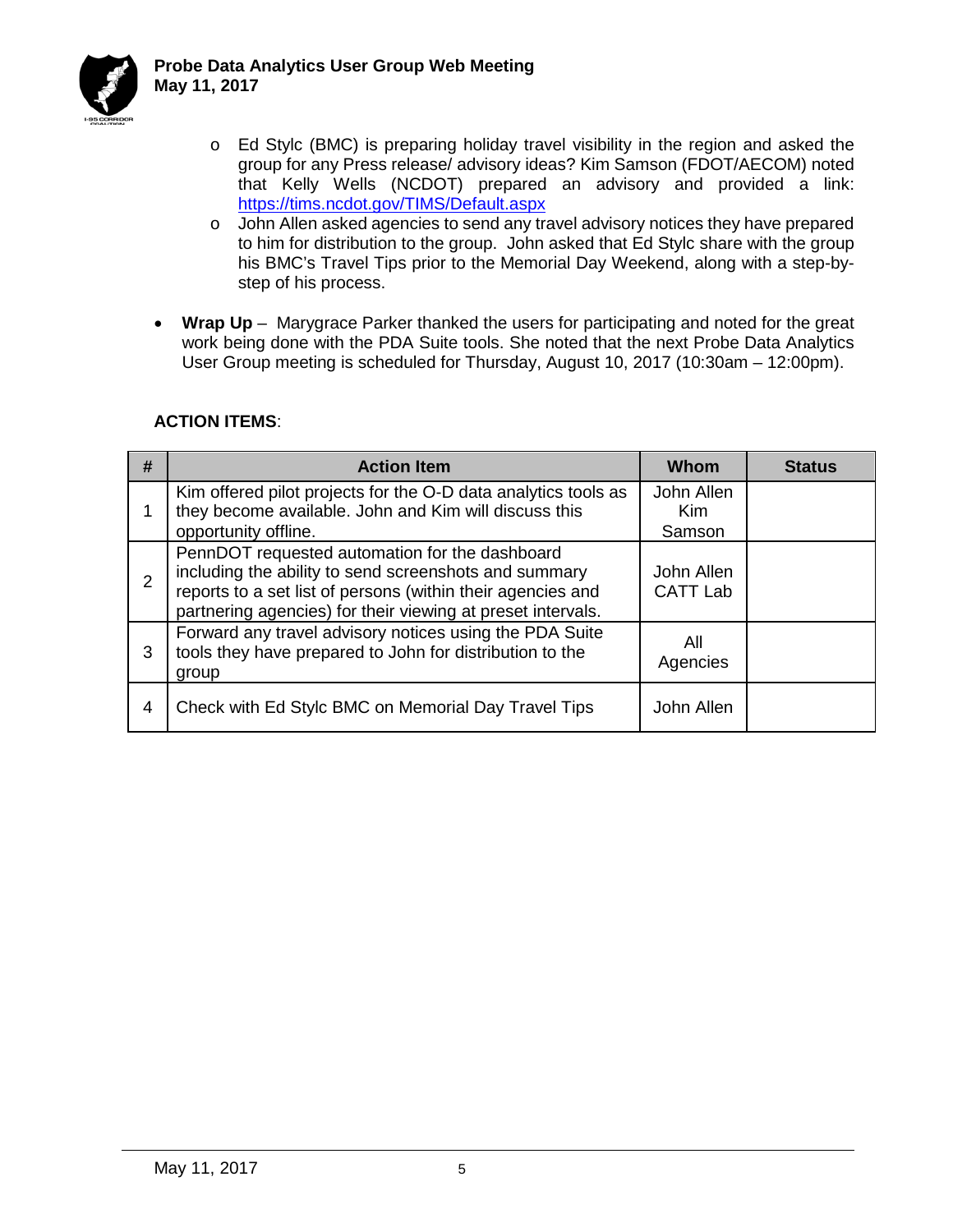

## **Participants:**

| <b>User Group Participants:</b>                                                |                                           |  |  |
|--------------------------------------------------------------------------------|-------------------------------------------|--|--|
| Ed Stylc, Victor Henry                                                         | Baltimore Metropolitan Council            |  |  |
| Mike Bruff                                                                     | City of Durham MPO                        |  |  |
| Justin Neff, Paul Carafides                                                    | <b>DVRPC</b>                              |  |  |
| Wenjing Pu                                                                     | <b>FHWA</b>                               |  |  |
| Kim Samson (AECOM)                                                             | Florida DOT/Turnpike                      |  |  |
| Patrick Zilliacus, Andrew Meese                                                | MWCOG/NCRTPB                              |  |  |
| Simon Nwachukwu, Ira Levinton, Sudhir Joshi                                    | <b>NJDOT</b>                              |  |  |
| Kitae Kim                                                                      | <b>NJIT</b>                               |  |  |
| Tom Chase                                                                      | <b>NCSU/ITRE</b>                          |  |  |
| Keith Miller                                                                   | North Jersey TPA                          |  |  |
| Scott Benedict, Mike Crowley, Ted Lucas, Bob Davis                             | Pennsylvania DOT                          |  |  |
| Greta Ryan, Tiffany Dubinsky                                                   | <b>Richmond Regional MPO</b>              |  |  |
| David Heller, Bill Schiavi, Andrew Tracy                                       | South Jersey TPO                          |  |  |
| Mena Lockwood, Peng Xiao                                                       | Virginia DOT                              |  |  |
| Marygrace Parker                                                               | I-95 Corridor Coalition                   |  |  |
| John Allen, Drew Lund, Greg Jordan, Tom Jones, Kaveh<br>Farokhi, Masoud Hamedi | UMD CATT/CATT Lab                         |  |  |
| Joanna Reagle, Emily White                                                     | <b>KMJ Consulting (Coalition Support)</b> |  |  |